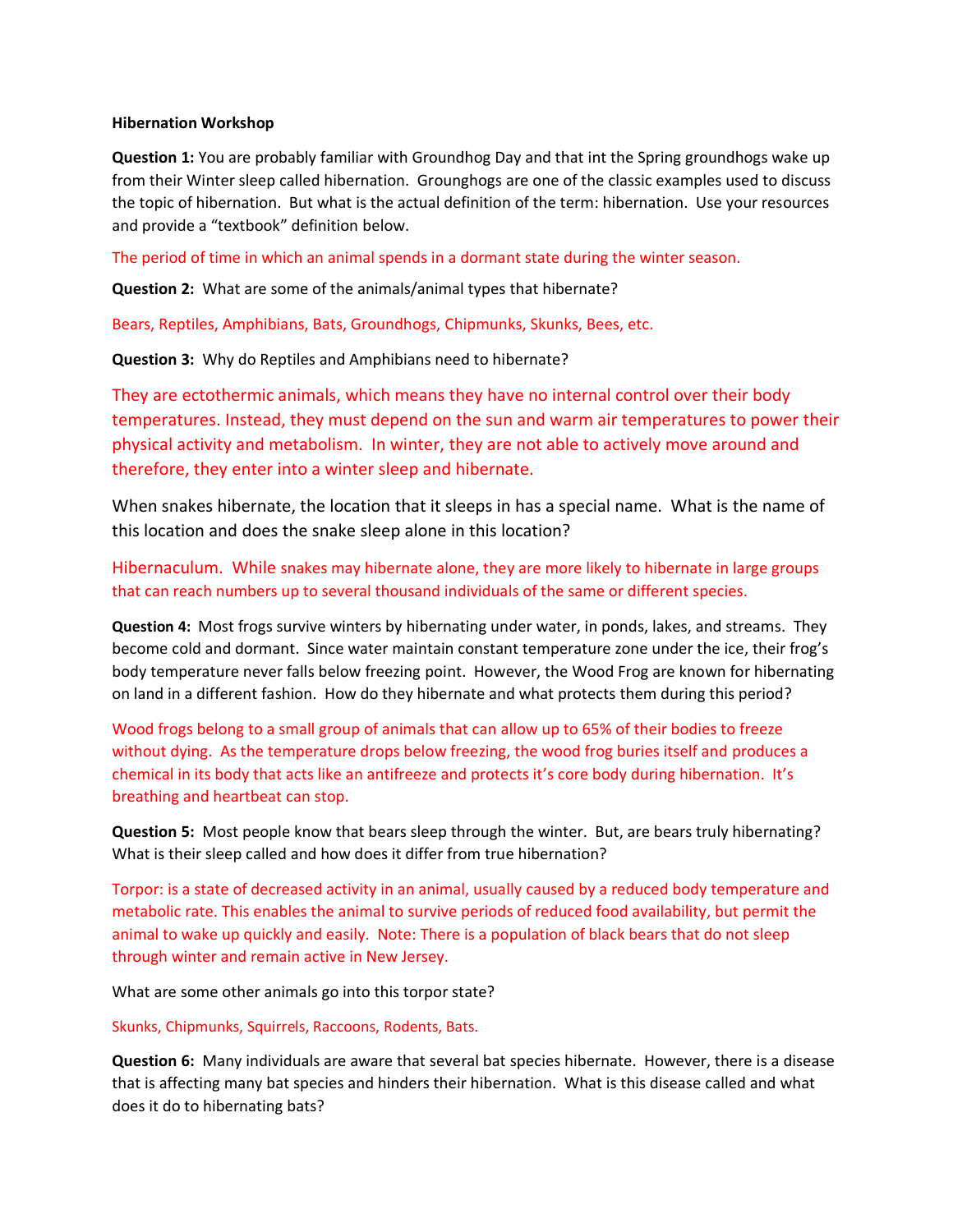White-nose syndrome is a disease that is affecting hibernating bats. It has spread from the northeastern to the central United States at an alarming rate. Since the winter of 2007-2008, millions of bats in at least 33 states and 7 Canadian provinces have died. The disease is named for the white fungus that infects skin of the muzzle, ears, and wings of hibernating bats and causes them to awaken prematurely from their sleep. If no food source is present, they will starve since they are not able to reenter into a hibernated state.

**Question 7:** If you have completed the Insect Workshop, you should be able to guess where this question is going. Insects go through a period of suspend development that is triggered by unfavorable environmental conditions. While performing the same function as hibernation, it has a different name. What is this process called?

## Diapause

Many kinds of insects experience this process. It can occur in different life stages depending on the insect. Use your resources to find and list some insects that use this process and what stage of life cycle they are in when they do.

## Depends on what they find. Examples: Ladybugs as adults. Butterflies as cocoons.

**Question 8:** How do animals that hibernate deep underground and away from outside stimuli know when to wake up?

Animals that conduct torpor wake up periodically and become fully active when the food stores or their fat reserves are gone. True hibernators have an internal clock, a series of chemical reactions controlled by the hypothalamus of the animal's brain. Not all hibernators wake at the same time. The length of hibernation varies by species and habitat.

**Question 9:** Like most activities, there is an opposite strategy to hibernation called "Estivation." Give below a "textbook" definition of this behavior.

A prolonged torpor or dormancy of an animal during a hot or dry period.

What region of the world is this behavior most likely going to be observed in?

Desert regions and other hot tropical areas between the Tropics of Cancer and Capricorn.

What are some species that perform estivation?

Animals that estivate include snails, crocodiles, hedgehogs, tortoises, birds and lungfish. The fat-tailed lemur was the first mammal discovered who estivates.

**Question 10:** As mentioned back in Question 1, Groundhog Day is tied to hibernation. What is the origin of the day?

February  $2<sup>nd</sup>$  is the spring equinox, the midpoint between the winter and spring solstice. The Celts celebrated the day as the beginning of spring. Christianity converted the day into Candlemas and a "sunny" Candlemas meant 40 days of cold and snow. German culture developed their own legend around it by pronouncing the day sunny only if badgers and other small animals saw their shadows. It was German immigrants that settled Pennsylvania in the 18th and 19th centuries. The first official